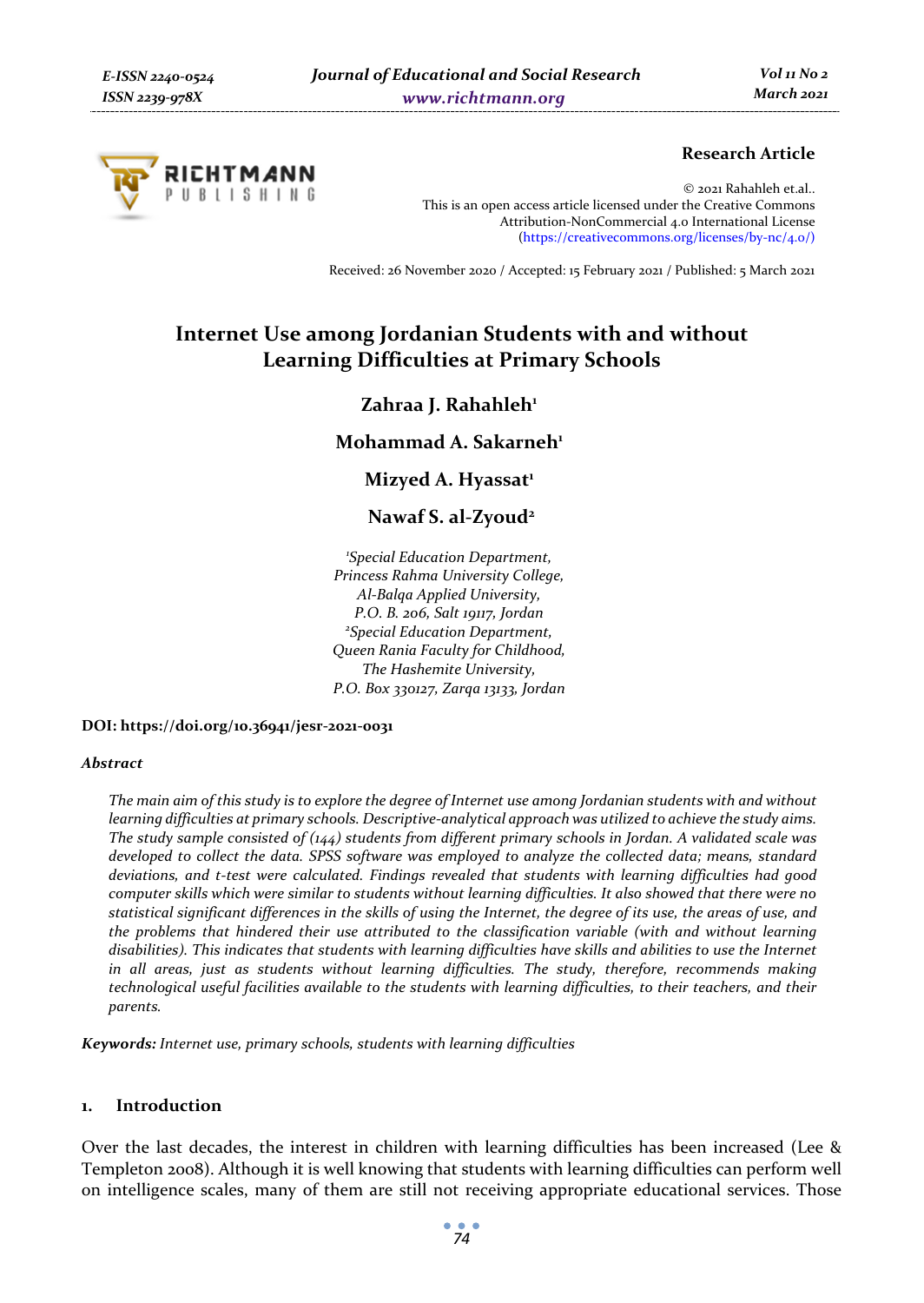students encounter difficulties in acquisition of math, reading, and writing skills. Like other students, the Internet use can support students with learning difficulties in their education if it is appropriately available for them.

The definitions of the concept of learning difficulties varied because of the multiplicity of concerned scholars in this topic, whether in psychology or education. For example, Hallhan and Kauffman (2009) defined learning difficulties as a disorder in one or more of the basic psychological processes regarding the understanding or use of spoken or written language that affects listening, thinking, speaking, reading, writing, spelling, or arithmetic operations. This concept also includes sensory impairment, reading difficulties, and verbal aphasia. An exception is made for children who suffer from difficulties that may be caused by intellectual disability, cultural and social decline, visual, auditory, motor, or emotional difficulties.

Studies have also revealed that this category has several characteristics that need to be addressed, noting that this category is heterogeneous; therefore, the symptoms of learning difficulties among students are also varied. The most prominent of these characteristics are academic problems in reading, writing, and mathematics in addition to difficulties in sensory perception, motor perception, synergy, attention disorders, hyperactivity, memory problems, emotional and social problems, and motivation problems (Sakarneh, & Al-Swelmyeen, 2020; Lerner, 2000). In a point of fact, these characteristics affect the student's learning activity as most of them are described as being inactive in learning process and lacking the skills to use strategies that help them to learn. Their abilities are underestimated and do not possess the strategies that others use to solve problems (metacognitive skills) and all of these features hinder the individual's ability to work independently in the academic skills (Hallhan & Kauffman, 2009).

Recently, the interest in utilizing technological means in education, including computers and Internet webpages has increased and became part of any educational reform and movement (Alkhawaldeh, Hyassat, Al-Zboon & Ahmad, 2017; Heiman & Shemesh, 2012; Sakarneh, 2014). Therefore, the user of web page browsers must have several skills such as clicking mouse, familiarity with the rules of writing on the computer keyboard to type the page addresses in the address box ADRESS properly, get acquainted with the components of the HOME PAGE index page for browsers. Following the links from one page to another until all information related to the search topic is obtained, going back and move forward on the pages that have previously entered on, using the tools found in the standard toolbars. Also, writing new addresses or adding some words to previous words in a research topic, reading the displayed page and distinguishing between texts, shapes, regular images, texts and images that act as interconnections, using the longitudinal and cross-cutting arrows to move the page so that he can view and read all the information on the displayed page -opening the different menus and employing the choices available in each of them, saving the addresses of pages or files of interest until returning to them, printing the required pages to get a copy by clicking the print button, save the important pages and sites on either the hard disk or floppy disk, send some pages by e-mail using the "send mail" command or the MAIL button, follow up on everything new about the displayed pages, use the help menu to obtain information about the Web (Ismail, 2003).

As a result of the technological development and the explosion of knowledge in the field of learning difficulties and the increased percentage of students who diagnosed as having learning difficulties, it has become necessary to address the topic of students' use of computers and Internet in terms of the nature of this use, whether there is a difference in using the Internet and computers between those with learning difficulties and the students without learning difficulties (Sakarneh, Paterson & Minichiello, 2016). Hence, it became important to pay close attention to the fact that students with learning difficulties, like their peers without learning difficulties, be able to take advantage of this technology in all aspects of their lives. Therefore, the current study conducted to answer the following questions:

- 1. What is the level of having basic computer skills and Internet use among students with and without learning difficulties?
- 2. To what extent do students with and without learning difficulties use social media?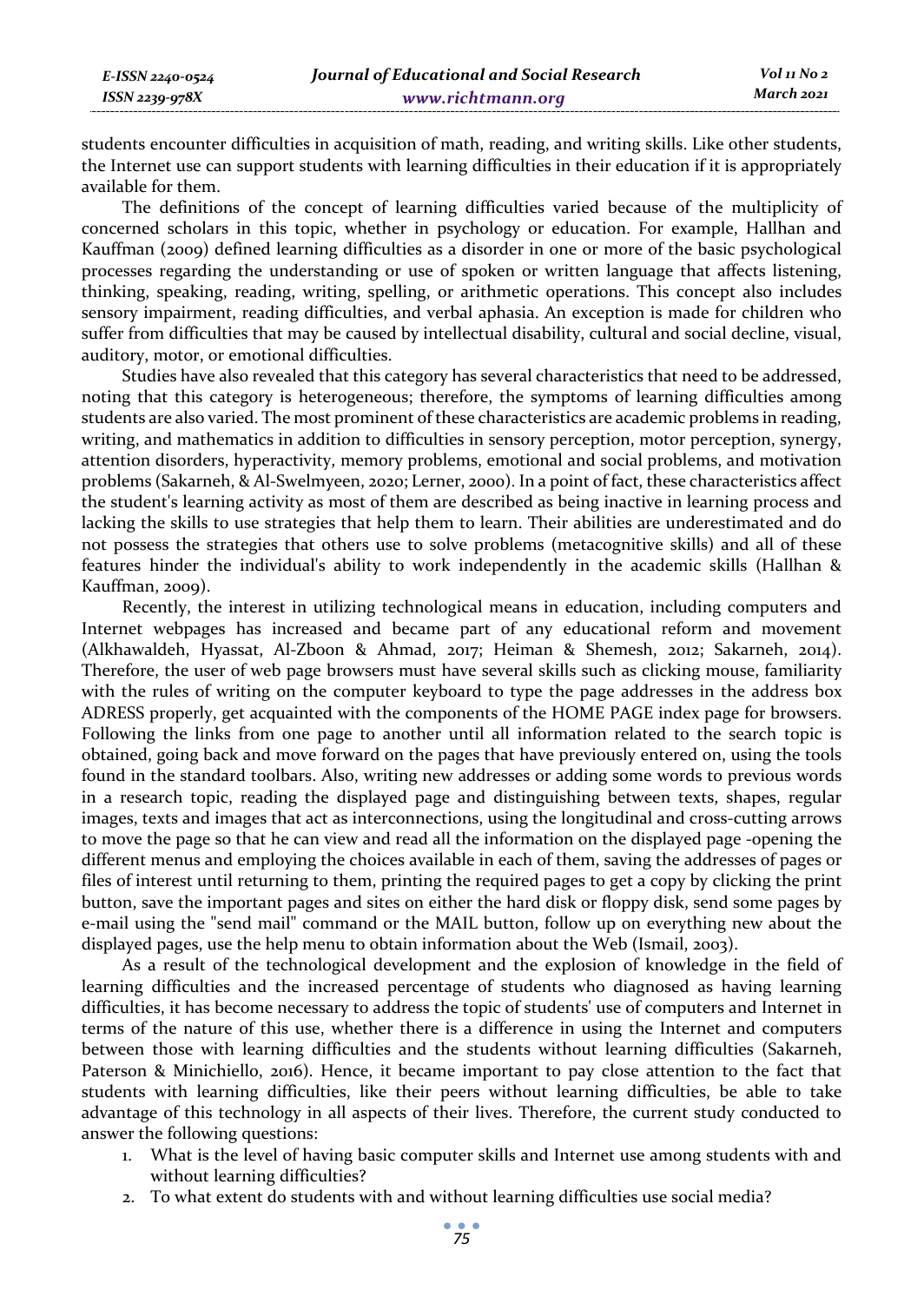- 3. What are the areas in which students with and without learning difficulties use the Internet?
- 4. What challenges do students with and without learning difficulties face in using the Internet?
- 5. Are there significant statistical differences at the level ( $α = 0.05$ ) in degrees of: (basic skills for using the Internet, the degree of its use, areas of using social networks, and challenges of use) due to the classification variable: (with and without learning difficulties)?

### **2. Literature Review**

By reviewing the characteristics of students with learning difficulties and the skills that must be available in the user of web pages, it can be noted that students with learning difficulties may face some challenges when utilizing the computer or the Internet. This is what we need to address in this research. Amer (2020) pointed out that there are two types of education adopt the use of the implementation of the Internet in learning; the first is that the education process is entirely based on the Internet, and the other form is the blended learning which is performed with the help of Internetbased activities. The researcher adds that both types contribute effectively to developing speaking, reading, and writing skills. Some studies have demonstrated that the use of the Internet in teaching students with learning difficulties has contributed successfully to the development of their abilities (Kent, 2016; Roberts, Crittenden & Crittenden, 2011). In an experimental study conducted by Englert et al. (2007), findings indicated that using the Internet increased the quantity and quality of written expression for students with learning difficulties. The report, which reviewed the results of experimental and quasi-experimental studies that investigated education using the Internet from 1996 to 2008, concluded that students who were taught by utilizing the Internet performed better than those who received their education in the conventional methods (Means et al., 2010).

Meyer's (2003) study investigated the effect of web pages on students learning process. She found that web pages had substantial influence on students learning situation and this was impacted by students learning style, gender, and motivation. While students with visual learning style did better when utilizing web pages, independent students did not; gender differences appeared to be similar to learning in the conventional situation, and higher motivated students could perform better than their peers. The literature also clarified the importance of using the Internet as a means of communication and information circulation that extended to many and complex fields and at different levels of specialization to respond to the requirements of all users of different ages, environments, and interests. The most important areas of using the Internet can be summarized as follows: communication, research, information circulation, marketing, personal growth, social interaction, fun, documentation, and education (Abood, 2007; Heiman & Shemesh, 2012).

Another study was conducted by Spink, Danby, Mallan, Butler (2009) aimed at investigating the search process through Google and the technical culture of young children enrolled in "preschool classes" or kindergartens. Video and tape recordings were used while the children were searching through the Google website in the classroom. The qualitative data was analyzed to identify the children's behavior during the search process on the Internet. The results showed that the children were performing a complex search through the Internet, including browsing, and using keywords in the process. Searching, query formulation and reformulation, relevant provisions, successive searches, multitasking information, and collaborative behaviors. The study also showed that the use of Internet search engines by young children is an important area of studies as teachers, web technology developers, and who are concerned can relay on when conducting or developing any children's educational program. It is noteworthy that, this study is the first of its kind that examined the interaction of young children with search engines over the Internet.

Mansour's (2004) study aimed at revealing the motives of using the Internet among a sample of students at the University of Bahrain. The findings indicated that the first motives for using the Internet were obtaining knowledge, having fun and recreation, and making friendships. The study also found that there were significant differences in the field of social integration according to the variable of 'duration of Internet use' in favor of who used the Internet for more than three years, and that 85% of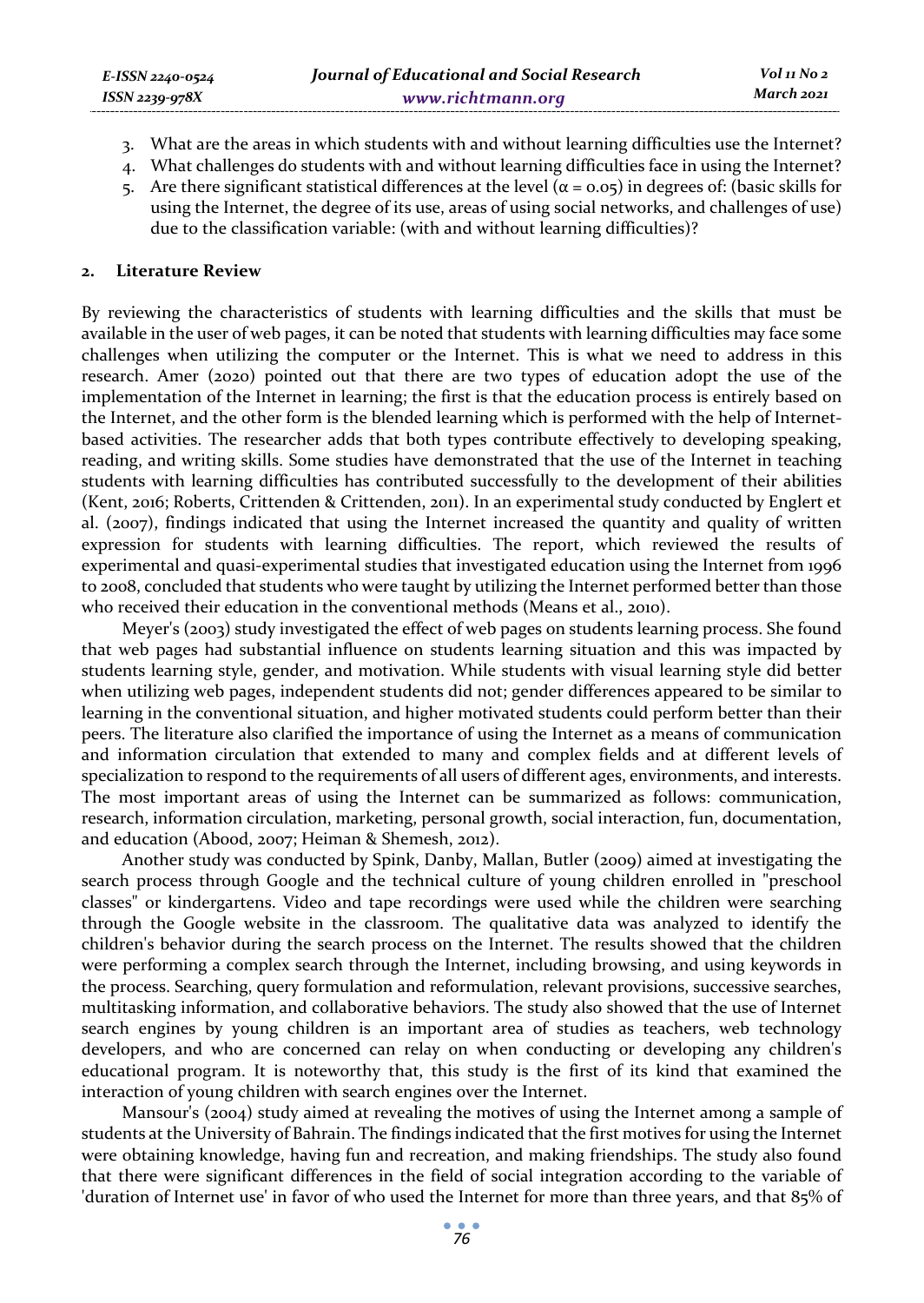the Internet users were satisfied with the results of their use of the Internet.

*E-ISSN 2240-0524 ISSN 2239-978X*

Some studies have indicated the effectiveness of using the computer and the Internet in teaching students, including Wheeler, Waite, and Bromfield (2002), which dealt with enhancing creative thinking using internet technologies. It revealed new results regarding the nature of creativity in the context of computer-based learning environments. However, different studies have addressed children's interaction with effective technological games, such as the study of Luckin, Connolly, Plowman & Airey (2003). Their study described the experimental work that was completed by the project team of computers and electronic toys. The project aimed to investigate the nature of children's use of technology interactive games. The search-oriented interactive games included lovable cartoon characters with built-in sensors that can elicit reactions spoken by the game. In addition to the ability to play the game alone, the game can also be linked with desktop devices through a compatibility program using a wireless connection. When making such a link, the game provides hints and advice to children when playing this game with the accompanying game programs. If the game stops, the same hints, and tips would be available through an animated icon on the screen that represents the cartoon character.

In a matter of fact, although these games can contribute to learning, they are not always an attractive educational means and cannot alone constitute a sufficient and appropriate source for learning (Adam & Tatnall, 2017; Ramos-Galarza, Arias-Flores, Cóndor-Herrera & Jadán-Guerrero, 2020). However, technology can play potential role in enabling children to master the multiple interfaces of the game and the screen, when the task requires it and provide appropriate assistance, and thus they will seek and use it. A likable interface experience can provide the advantage and potential for an enjoyable interface that can address the emotional and interactive dimensions of learners' interactions (Benmarrakchi, Elhammoumi & Jamal, 2019).

Previous studies have indicated that computers and the Internet have been able to meet the new requirements of the great developments in the field of population growth, information, technology, communication, and education (Alkhawaldeh, Hyassat, Al-Zboon & Ahmad, 2017). The most important advantages provided by the computer and the Internet are the development of the means of communication, raising its efficiency, speed, and high accuracy, providing information and raising the level of the information product, facilitating human communication processes in societies where the communication technology using the Internet has many characteristics, including interactivity, mobility, prevalence and spread (Adam & Tatnall, 2017; Benmarrakchi, Elhammoumi & Jamal, 2019; Ramos-Galarza et al., 2020). Further, the content of any other media has become available in other media, and this leads to the disappearance of the differences between the means of mass communication, as well as providing wider learning opportunities. (United States. Congress. House. Committee on Energy and Commerce. Subcommittee on Oversight and Investigations. 2006).

Notwithstanding the advantages of using the computer and the Internet, they have also several disadvantages; the Internet has helped in spreading cyber crimes, the Internet can also be used for drug and weapons traffickers, and that the frequent use of computers and the Internet and depending on them on performing activities it leads to addiction to its use (Cash, Rae, Steel & Winkler, 2012). Sitting in front of a computer also has health risks to eyesight and the skeleton, which requires attention and prevention. Similarly, the increase in the use of computers and the Internet can lead to a weakening of the social connection and psychological difficulties (Kim, LaRose & Peng, 2009).

Several studies have also indicated the effects of computer and Internet use. A study by El Shourbagy (2005) showed that there were statistically significant differences between the number of hours that male and female children spent playing on the computer and the feeling of social isolation. Results showed that there were significant differences in the average hours per day in favor of males. One of the most common reasons for isolation is the feeling of loneliness and the aversion to communicate with others since the introduction of the computer into one's life became his alternative self. Milliron (2004) conducted a study that aimed to reveal the educational-behavioral risks that resulted from using the Internet; it was warned that the acceleration of its spread among users will lead to a risk on the personal as well as the professional level. The results concluded with a future vision,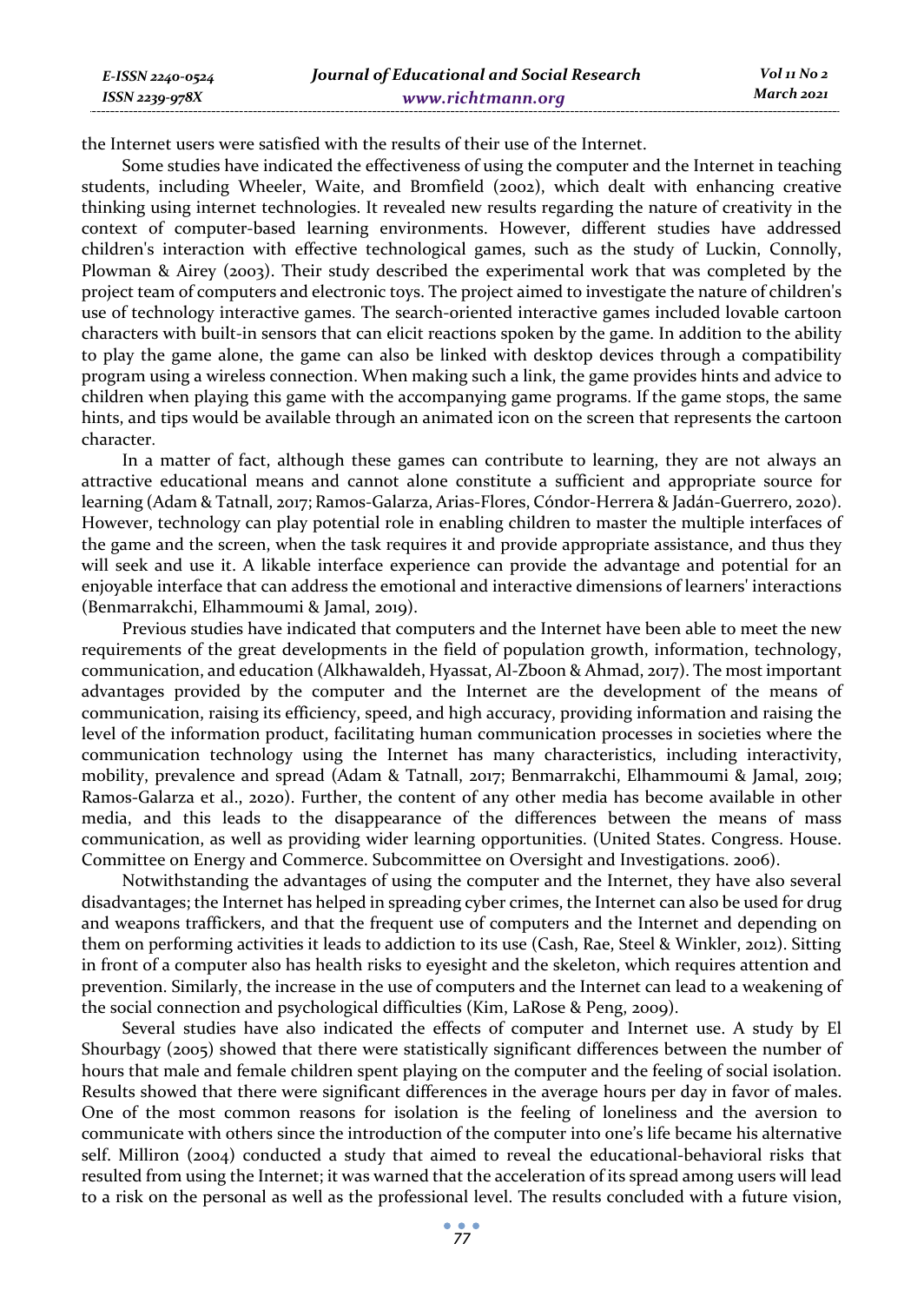which is a focus on education and holistic thinking about the risks that threaten technology and education.

Al Samry's study (2003) aimed at identifying the effect of children's use of the Internet on its relationship with parents and the appropriate method for dealing with the Internet users. A sample of 105 children between (8-18) years old in the language school in Cairo Governorate and their parents was recruited. The results showed that there was a difference in motivations between children and adolescents' use, as Internet games ranked first by (95.2%) for entertainment, challenge, competition, or playing with friends and relatives. It was also showed that the motive behinded using the Internet was varied according to the age, the adolescents used the Internet to search for information and chat rooms. The findings indicated that there were statistically significant differences between males and females in favor of males in terms of the ability to use the Internet, as males use it for entertainment and games, while females use it for learning education, sending an e-mail, and to communicate through chat rooms. The study results pointed to the superiority of children over fathers in using the Internet, and that parents saw that the Internet has played a negative role in communication between them and their children which caused a gap between them.

Livingston's (2004) study aimed to identify the problems of British children resulted from the use of the Internet on a sample of 1511 children aged 9-19 years and 906 parents. The results showed that 16% of parents believed that their children have browsed porn sites. While 57% of adolescents follow pornographic sites, children are aware of the methods of safety on the Internet. The parents needed to be aware of how to talk about the pros and cons, and the good and bad experiences that can be experienced while using the Internet. 46% of children gave their information to some authorities in the network, 5% of parents were aware of this matter, and many children did not have an option to enter their data when they downloaded some programs or use some websites and register with them.

### **3. Methods and Procedures**

#### *3.1 Study approach*

*E-ISSN 2240-0524 ISSN 2239-978X*

A descriptive and analytical approach was used to explore students' use of the Internet utilizing a questionnaire administered to the study sample.

#### *3.2 Study Sample*

The study sample comprised of students with and without learning difficulties in the middle-basic stage at the schools of the Ministry of Education and the private schools of Amman Governorate (Amman Second Directorate) and Salt City. The sample was chosen purposefully consisting of (144) students including (79) students without learning difficulties and (65) students with learning difficulties.

#### *3.3 Study Instrument*

The researchers developed a scale to identify students' use of computers and the internet. The scale consists of five areas: Computer and Internet basic skills, communication programs, areas of use, entertainment, and the problems they face when using the Internet. The researchers followed the following procedures to develop the study instrument:

First: Reviewing the previous theoretical literature such as Abood (2007) and through identifying the steps for using well-known social media such as (Facebook, Skype, E-Mail) and others.

Second: Initiating the scale items clearly and with proper grammar.

Third: Sending the initial scale's items (49) to four referees working as university professors specializing in special education to check the items and to suggest any amendments or any required changes.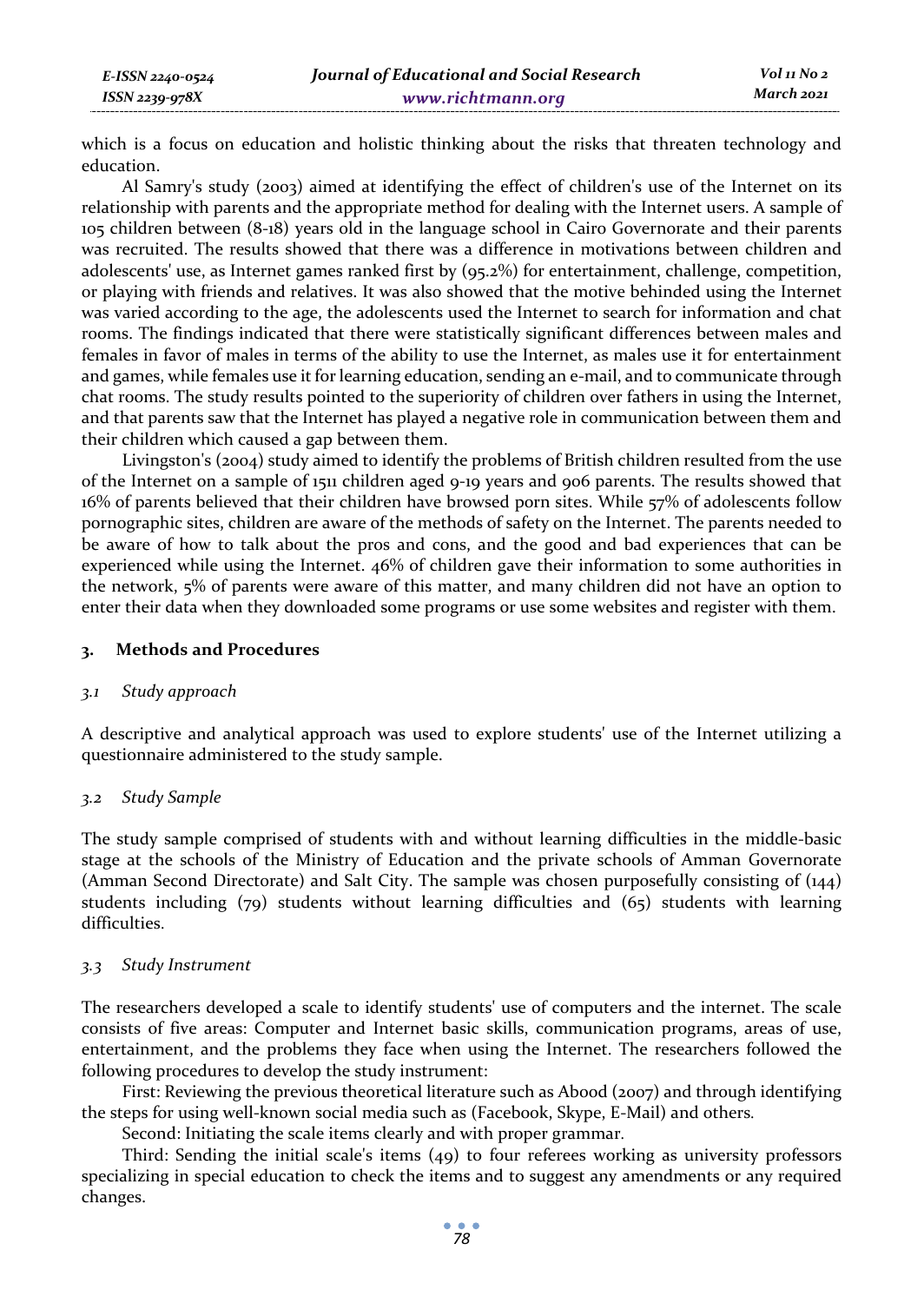| E-ISSN 2240-0524 | Journal of Educational and Social Research | Vol 11 No 2 |
|------------------|--------------------------------------------|-------------|
| ISSN 2239-978X   | www.richtmann.org                          | March 2021  |

Fourth: Making a final review, paraphrasing some items according to the referees' suggestion, and deletion inappropriate items.

Fifth: The scale items were developed in its final version; this includes two parts:

- General information about the students.
- Students' use of computers and the internet.

Content validity of the study instrument was checked by expert evaluation, the experts suggestions were taken into account. Some items were revised and modified while others were deleted according to the referees' recommendations. The Cronbach's alpha was used to check the reliability of the tool, where the value of the reliability coefficient  $= 0.89$ , which is considered to be an acceptable value for achieving the purposes of the study.

#### *3.4 Procedures*

The required approval for the implementation of the study was obtained from the Ministry of Education and its departments. The questionnaire, then, was sent to the targeted schools with emphasizing that teachers would help the students in clarifying the responding process to the questionnaire. The questionnaire copies that filled in by the students were collected in order to be statistically treated.

# *3.5 Statistical Analysis*

To obtain the results, SPSS software was used to calculate means and standard deviations of the students' scores on the scale, and t-test was used for independent samples to identify differences in the Internet usage scores according to the classification variable (with and without learning difficulties).

#### **4. Results**

Results of the first question: What is the level of having basic computer skills and Internet use among students with and without learning difficulties?

**Table (1):** Having basic computer skills and Internet use for Students with and without learning difficulties arranged in descending order

| Students with learning difficulties |      |           | Students without learning difficulties |                |      |       |          |
|-------------------------------------|------|-----------|----------------------------------------|----------------|------|-------|----------|
| Item                                | Mean | <b>SD</b> | Degree                                 | Item           | Mean | SD    | Degree   |
| $\mathbf{1}$                        | 2.96 | .25       | High                                   | $\mathbf 1$    | 2.93 | $-35$ | High     |
| 16                                  | 2.83 | .44       | High                                   | $\mathbf{2}$   | 2.90 | $-43$ | High     |
| $\mathbf{z}$                        | 2.81 | .50       | High                                   | 16             | 2.78 | .60   | High     |
| 10                                  | 2.70 | .60       | High                                   | 11             | 2.72 | .68   | High     |
| 13                                  | 2.61 | .72       | High                                   | 10             | 2.68 | .69   | High     |
| 14                                  | 2.57 | $-73$     | High                                   | 3              | 2.68 | .71   | High     |
| $11\,$                              | 2.53 | $-73$     | High                                   | 13             | 2.63 | .68   | High     |
| 3                                   | 2.51 | .77       | High                                   | 12             | 2.62 | $-75$ | High     |
| 15                                  | 2.50 | .77       | High                                   | 14             | 2.60 | .71   | High     |
| $\overline{4}$                      | 2.50 | $-71$     | High                                   | $\overline{4}$ | 2.59 | .71   | High     |
| 12                                  | 2.45 | .78       | High                                   | 15             | 2.39 | .86   | High     |
| 7                                   | 2.41 | .80       | High                                   | 9              | 2.39 | .84   | High     |
| 9                                   | 2.40 | .79       | High                                   | 7              | 2.37 | .81   | High     |
| 6                                   | 2.36 | .68       | High                                   | 5              | 2.37 | $-73$ | High     |
| 5                                   | 2.36 | .68       | High                                   | 8              | 2.29 | .82   | Moderate |
| 8                                   | 2.28 | .77       | Moderate                               | 6              | 2.19 | .72   | Moderate |
| Total                               | 2.55 | .42       | High                                   | Total          | 2.57 | .49   | High     |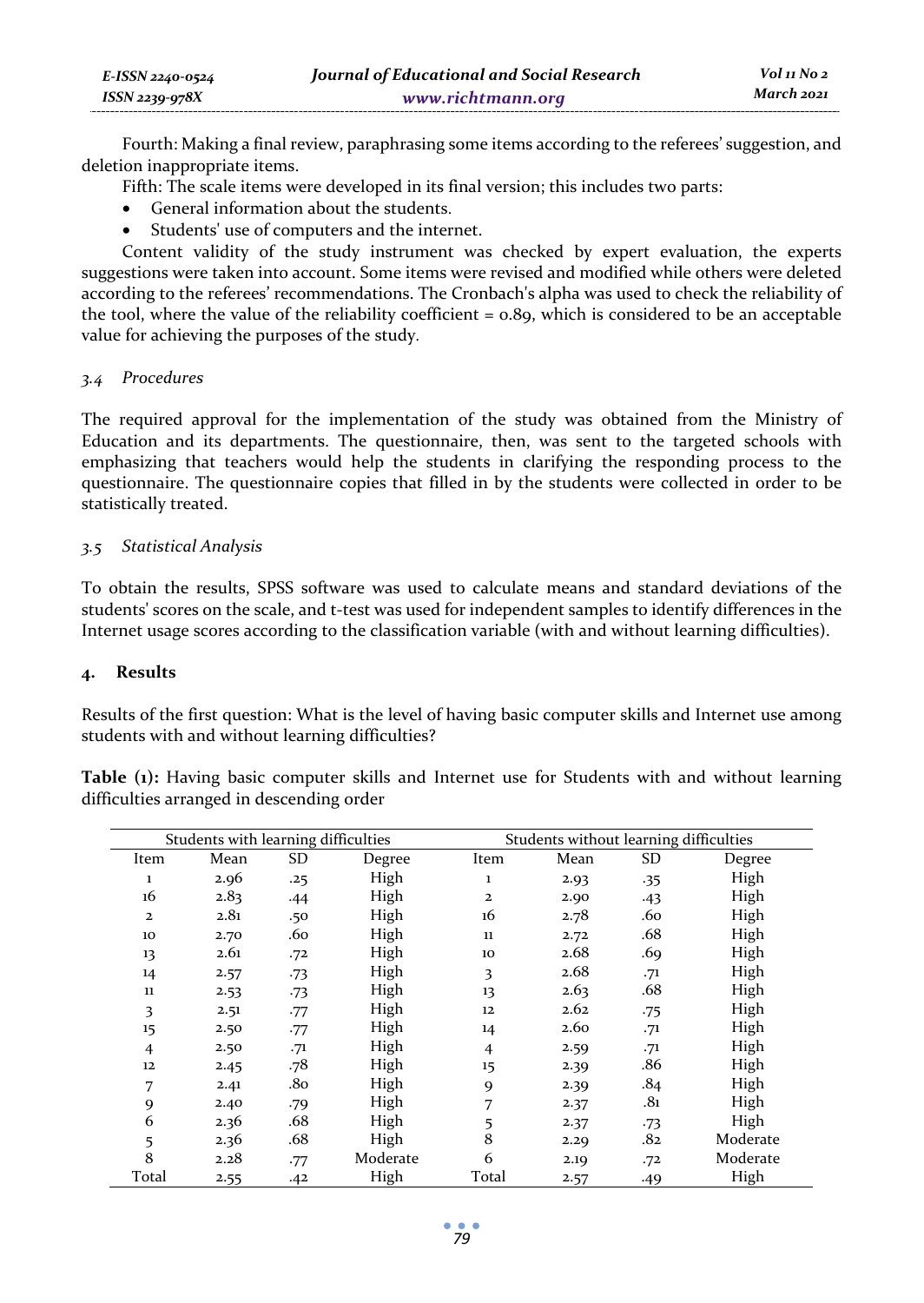| E-ISSN 2240-0524    | Journal of Educational and Social Research | Vol 11 No 2 |
|---------------------|--------------------------------------------|-------------|
| $ISSN$ 2239-97 $8X$ | www.richtmann.org                          | March 2021  |

Table (1) illustrates that students with learning difficulties have a high level of basic skills for using the Internet, as the total mean came with a high degree and with a mean = 2.5528. The mean for all the items ranged between  $(2.9610 - 2.2857)$  and with a high degree, where the level of all the skills is high except for item (8) which came with a mean= 2.28 and a moderate degree. These results reveal that students with learning difficulties have high basic skills for using the computer and the Internet. Table (1) shows that the level of basic skills for using the Internet among students without learning difficulties came with a high degree and a total mean= 2.5758 where the means for all the items ranged between (2.1967-2.9344), and they all came with a high degree. All the skills came at a high level except items (6). This indicates that students without learning difficulties also have high abilities to use computer and Internet.

The results of the second question: To what extent do students with and without learning difficulties use social media?

| Students with learning difficulties |      |     | Students without learning difficulties |       |            |       |          |
|-------------------------------------|------|-----|----------------------------------------|-------|------------|-------|----------|
| Item                                | Mean | SD  | Degree                                 | Item  | SD<br>Mean |       | Degree   |
| 27                                  | 2.62 | .58 | High                                   | 27    | 2.68       | .64   | High     |
| 24                                  | 2.49 | .59 | High                                   | 25    | 2.67       | .70   | High     |
| 23                                  | 2.49 | .55 | High                                   | 23    | 2.52       | .62   | High     |
| 25                                  | 2.49 | .70 | High                                   | 28    | 2.50       | .64   | High     |
| 26                                  | 2.48 | .66 | High                                   | 26    | 2.49       | .80   | High     |
| 28                                  | 2.45 | .63 | High                                   | 24    | 2.45       | .62   | High     |
| 18                                  | 2.37 | .66 | High                                   | 18    | 2.44       | $-74$ | High     |
| 29                                  | 2.36 | .55 | High                                   | 17    | 2.32       | .65   | Moderate |
| 17                                  | 2.36 | .60 | High                                   | 29    | 2.31       | .62   | Moderate |
| 30                                  | 2.35 | .55 | High                                   | 30    | 2.26       | .60   | Moderate |
| 22                                  | 2.31 | .63 | Moderate                               | 20    | 2.22       | $-73$ | Moderate |
| 32                                  | 2.28 | .58 | Moderate                               | 22    | 2.19       | .65   | Moderate |
| 21                                  | 2.28 | .62 | Moderate                               | 31    | 2.18       | .64   | Moderate |
| 31                                  | 2.28 | .53 | Moderate                               | 19    | 2.13       | .78   | Moderate |
| 19                                  | 2.28 | .66 | Moderate                               | 32    | 2.08       | .61   | Moderate |
| 20                                  | 2.27 | .68 | Moderate                               | 21    | 2.06       | $-73$ | Moderate |
| Total                               | 2.38 | .40 | High                                   | Total | 2.34       | $-39$ | High     |

**Table (2):** The extent to which students with and without learning difficulties use social media

By examining table (2), we can notice that students with learning difficulties utilize social networking sites at a high degree as the total mean for using social media  $(2.38)$ . Also, the mean of the items regarding the use of social media ranged between (2.2727-2.6234). All the skills recorded a high degree of use except item (19), and this indicates that students with learning difficulties have high abilities to utilize social media. Table (2) also shows that students without learning difficulties utilize social networking sites at a high degree as the total mean was (2.3463) and with a high degree. All the skills were also coming with a high level of use except item (20), and this indicates that students without learning difficulties use social networking sites to a high extent.

Results of the third question: What are the areas in which students with and without learning difficulties use the Internet?

| Table (3): Areas of using the Internet for students with and without learning difficulties |
|--------------------------------------------------------------------------------------------|
|--------------------------------------------------------------------------------------------|

| Students with learning difficulties |      |      |        | Students without learning difficulties |      |      |        |  |
|-------------------------------------|------|------|--------|----------------------------------------|------|------|--------|--|
| ltem                                | Mean | SD   | Degree | ltem                                   | Mean | SD   | Degree |  |
| 39                                  | 2.68 | .63  | High   | 39                                     | 2.75 | .623 | High   |  |
| 43                                  | 2.54 | 2.38 | High   | 40                                     | 2.60 | .71  | High   |  |
| 25                                  | 2.50 | .71  | High   | 43                                     | 2.47 | .74  | High   |  |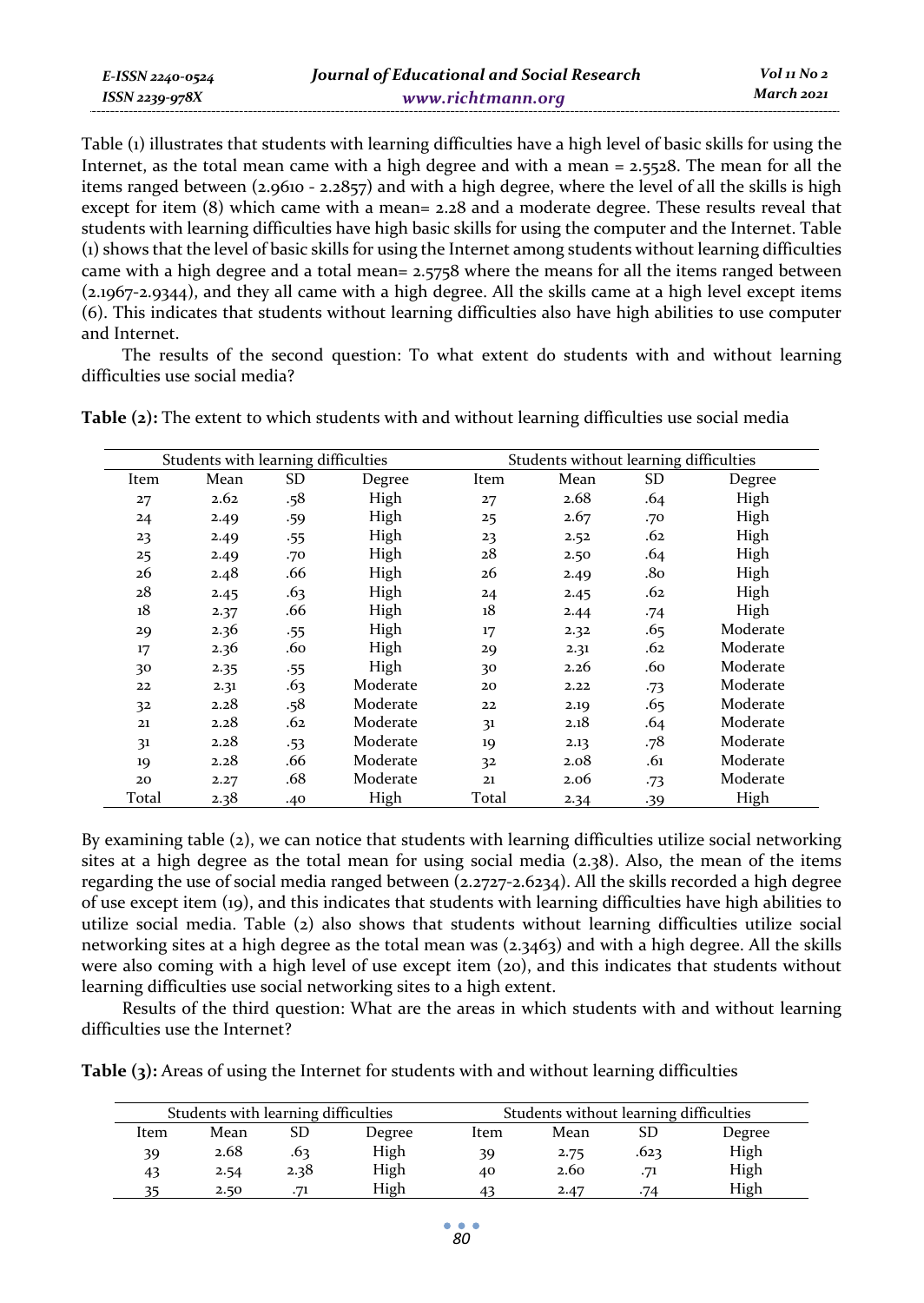| E-ISSN 2240-0524<br>ISSN 2239-978X |      |                                     | <b>Journal of Educational and Social Research</b> | www.richtmann.org |                                        |       | Vol 11 No 2<br>March 2021 |
|------------------------------------|------|-------------------------------------|---------------------------------------------------|-------------------|----------------------------------------|-------|---------------------------|
|                                    |      | Students with learning difficulties |                                                   |                   | Students without learning difficulties |       |                           |
| 40                                 | 2.49 | .70                                 | High                                              | 42                | 2.45                                   | .67   | High                      |
| 33                                 | 2.44 | .76                                 | High                                              | 35                | 2.44                                   | .82   | High                      |
| 34                                 | 2.40 | .71                                 | High                                              | 44                | 2.42                                   | .76   | High                      |
| 42                                 | 2.37 | .66                                 | High                                              | 41                | 2.27                                   | .71   | Moderate                  |
| 36                                 | 2.36 | .68                                 | High                                              | 33                | 2.26                                   | .79   | Moderate                  |
| 44                                 | 2.32 | .80                                 | Moderate                                          | 37                | 2.24                                   | $-74$ | Moderate                  |
| 45                                 | 2.31 | .74                                 | Moderate                                          | 38                | 2.22                                   | .69   | Moderate                  |
| 38                                 | 2.31 | .69                                 | Moderate                                          | 36                | 2.21                                   | .75   | Moderate                  |
| 37                                 | 2.29 | .70                                 | Moderate                                          | 34                | 2.16                                   | .82   | Moderate                  |

Table (3) shows that the overall mean of the areas of using the Internet for students with learning difficulties is high with a mean (2.40), and the means for all items ranged between (2.6883 - 2.2078). All skills came with a high degree except item  $(41)$  which indicates that students with learning difficulties have a high level of using the Internet. Table (3) also shows that the areas of using the Internet for students without learning difficulties came with a moderate degree and total mean  $(2.3380)$ . The means of all items ranged between  $(2.7541 - 1.8361)$  and with a moderate degree.

41 2.20 .65 Moderate 45 1.83 .71 Moderate Total 2.40 .44 High Total 2.33 .44 Moderate

Results of the fourth question: What challenges do students with and without learning difficulties face in using the Internet?

**Table (4):** Challenges facing students with and without learning difficulties in using the Internet

| Students with learning difficulties |      |     |          | Students without learning difficulties |       |     |          |
|-------------------------------------|------|-----|----------|----------------------------------------|-------|-----|----------|
| Item                                | Mean | SD  | Level    | Item                                   | Level |     |          |
| 46                                  | 2.19 | .70 | Moderate | 48                                     | 2.08  | .80 | Moderate |
| 47                                  | 2.15 | .62 | Moderate | 46                                     | 2.04  | .76 | Moderate |
| 49                                  | 2.11 | .56 | Moderate | 49                                     | 2.01  | .43 | Moderate |
| 48                                  | 2.06 | .74 | Moderate | 47                                     | 2.00  | .77 | Moderate |
| Total                               | 2.13 | .51 | Moderate | Total                                  | 2.02  | .57 | Moderate |

Table (4) shows that the overall challenges facing students with learning difficulties in using the Internet came to a moderate degree, with a total mean (2.1331). It can be also noticed that all items which ranged between (2.1948 - 2.0649) came with a moderate degree. On the other hand, Table (4) also explains that the overall challenges that students without learning difficulties face regarding the use of the internet were moderate and the mean of all items ranged between (2.0820-2.0000); this indicates students without learning difficulties face moderate level of challenges when utilizing the Internet.

The results of the fifth question: Are there significant statistical differences at the level ( $\alpha$  = 0.05) in degrees of: (basic skills for using the Internet, the degree of its use, areas of using social networks, and challenges of use) due to the classification variable: (with and without learning difficulties)?

To answer this question, t-test value was calculated for independent samples to detect differences in the degrees of internet usage according to the classification variable (with and without learning difficulties), as shown in Table (5).

**Table (5):** T-test results for independent samples to detect differences in Internet usage scores according to the classification variable (with and without learning difficulties)

| Areas of Internet usage | Classifications               | <b>NO</b>      | Mean   | SD     |                      | DF | Si <sub>g</sub> |
|-------------------------|-------------------------------|----------------|--------|--------|----------------------|----|-----------------|
| Skills                  | with learning difficulties    | $\overline{ }$ | 2.5528 | .42980 |                      |    |                 |
|                         | without learning difficulties | 61             | 2.5758 | .49491 | $-0.293 - 136$ . 770 |    |                 |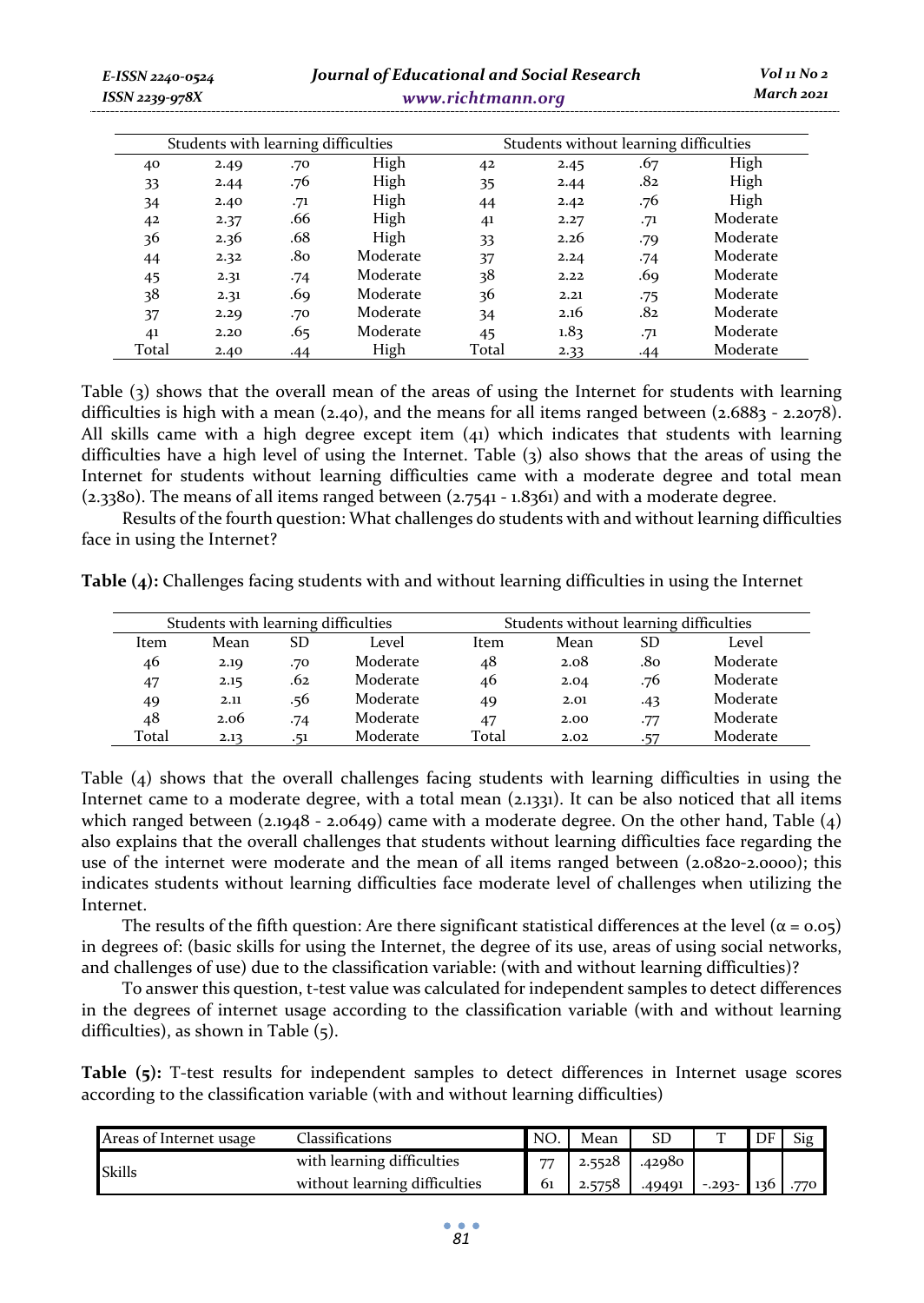| Areas of Internet usage | Classifications               | <b>NO</b> | Mean            | SD     |       | DF  | Sig  |
|-------------------------|-------------------------------|-----------|-----------------|--------|-------|-----|------|
| Communication           | with learning difficulties    | 77        | 2.3888          | .40500 |       |     |      |
|                         | without learning difficulties | 61        | 2.3463          | .39307 | .620  | 130 | .536 |
| Areas of use            | with learning difficulties    | 77        | 2.4056          | .44446 | .888  | 136 | .376 |
|                         | without learning difficulties | 61        | 2.3380          | .44462 |       |     |      |
| Challenges              | with learning difficulties    | 77        | 2.1331          | .51393 | 1.122 | 136 | .264 |
|                         | without learning difficulties | 61        | 2.0287<br>57753 |        |       |     |      |

Table (5) illustrates that there are no significant statistical differences in the skills of using the Internet, the degrees of use, the areas of use, and the challenges that hinder its use according to the classification variable (with and without learning difficulties). This may indicate that students with learning difficulties have the skills, and the abilities to utilize the Internet in all areas similar to the students without learning difficulties.

# **5. Discussion**

The results show that the degree of basic skills for using the Internet and social networking sites among students with learning difficulties and their peers without learning difficulties came to a high degree. This seems to be consistent with Fichten's et al (2001, p205) findings who stated that "the vast majority of college and university students, regardless of sex, age, program of study, or type of disability, can and do use computers and the internet to carry out their school work". This could be justified by the assumption that students at different ages in this era generally use modern technology for education, entertainment, and to communicate with their peers regardless to the tools that they use. Nowadays most people can use and access freely the Internet through their smartphones, PC, tablet, computers to socialize, or to search for information regardless of their mental conditions or learning difficulties. Apparently, this confirms the statement of Chadwick, Wesson and Fullwood (2013, p.378) stated that "No longer is access to the Internet considered a luxury, instead it is an integral and important life survival tool which can make life more enjoyable and empower individuals". However, students with learning difficulties in Heiman and Shemesh's (2012) research used the internet materials and were more skilled of using the internet than non-disabled peers.

The challenges of using the Internet among students with and without learning difficulties came with a moderate degree, indicating that, the results are close. Kent (2016) found that students with learning difficulties were more likely to experience higher levels of challenges associated with using the Internet in education than other students. Those students might have a perception that their disability could negatively influence their abilities to be successful in using the internet (Roberts, Crittenden & Crittenden, 2011). The findings of Lee and Templeton's (2008) study could be applied to students with learning difficulties in this study; they found several challenges that faced students with disabilities to access technological tools. That included financial issue, familial involvement, lacking the appropriate tools, and absence of qualified professionals. Further, Alkhawaldeh et al. (2017) found that preschool teachers did not clear awareness and views of the effective roles that can the internet use play in education.

# **6. Conclusion**

We seek in this study to explore internet use among Jordanian students with learning difficulties at primary schools. The results show that although students with learning difficulties are skilled as well as students without disabilities in using computer and internet, they encounter numerous challenges. We highly insist making technological useful facilities available to the students with learning difficulties, to their teachers, and their parents. Also, it is highly important to offer appropriate training for them.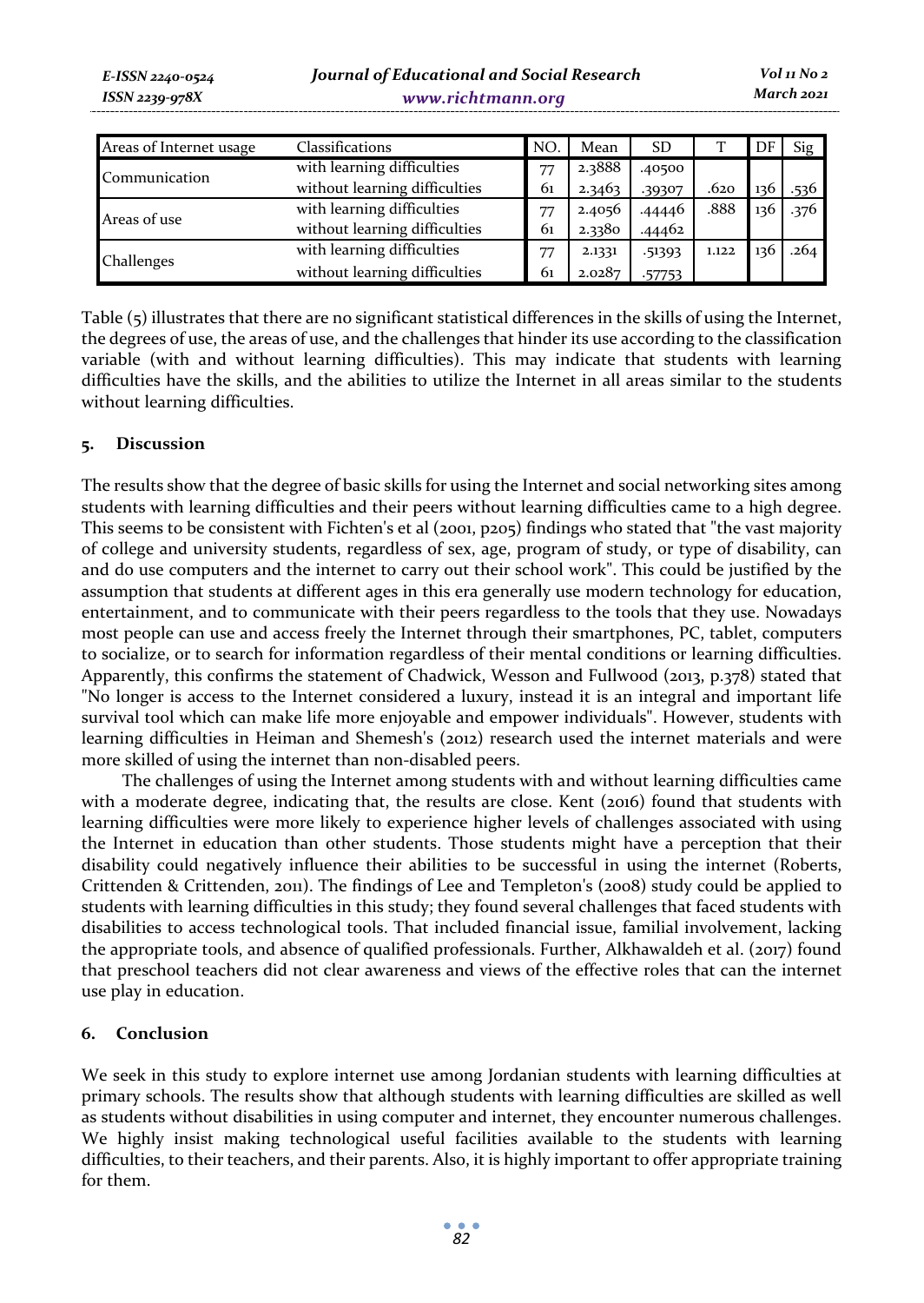This research highlights important areas to be investigated by future research. This includes exploring parents and teachers perceptions of internet use, determining the effective ways of utilizing internet for students with learning difficulties, and more importantly, enacting legislation to make technological tools imperative in education.

### **References**

Abood, H. (2007). Using Computer in Teaching. Dar Wa'el for Publishing, Amman, Jordan.

- Adam, T., & Tatnall, A. (2017). The value of using ICT in the education of school students with learning difficulties. *Education and Information Technologies*, 22(6), 2711-2726.
- Al Samry, H. (2003). Children's Internet Use: The Interactive Relationship between Parents and Children. *Egyptian Journal of Media Research*, N. 17.
- Alkhawaldeh, M., Hyassat, M., Al-Zboon, E., & Ahmad, J. (2017). The role of computer technology in supporting children's learning in Jordanian early years education. *Journal of Research in Childhood Education*, 31(3), 419- 429.
- Amer, M. (2020) Language Learning Difficulties Reported by Beginner-Level Learners of Arabic Using Online Tools. *Journal of Advances in Linguistics*, 11, 19-35.
- BENMARRAKCHI, F., ELHAMMOUMI, O., & Jamal, E. L. (2019). Evaluation of an Educational Game for Children with Learning Disabilities: FunLexia-A Case Study. *International Journal of Information Science and Technology*, 3(6), 4-14.
- Cash, H., D Rae, C., H Steel, A., & Winkler, A. (2012). Internet addiction: A brief summary of research and practice. *Current psychiatry reviews*, *8*(4), 292-298.
- Chadwick, D., Wesson, C., & Fullwood, C. (2013). Internet access by people with intellectual disabilities: Inequalities and opportunities. *Future Internet*, 5(3), 376-397.
- El Shourbagy, N. (2005). Social Isolation in a sample of computer children (from the age of 8-13 years old): a Descriptive study applied to computer children at the library of Arab el Mohamady, which followed to comprehensive care assembly, and library of Heliopolis, which followed to the services comprehensive of Heliopolis Cairo governorate. *Egyptian Journal of Psychological Studies*, 15 (48), 347-405.
- Englert, C. S., Zhao, Y., Dunsmore, K., Collings, N. Y., & Wolbers, K. (2007). Scaffolding the writing of students with disabilities through procedural facilitation: Using an Internet-based technology to improve performance. Learning Disability Quarterly, 30(1), 9-29.
- Fichten, C.S., Asuncion, J.V., Barile, M., Généreux, C., Fossey, M., Judd, D., Robillard, C., De Simone, C. & Wells, D. (2001). Technology integration for students with disabilities: Empirically based recommendations for faculty. *Educational Research and Evaluation*, 7(2), 185-221.
- Hallahan, D. P., Kauffman, J. M., & Pullen, P. C. (2009). Exceptional children: An introduction to special education (11th ed). Boston, MA: Allyn & Bacon.
- Heiman, T., & Shemesh, D. O. (2012). Students with LD in higher education: Use and contribution of assistive technology and website courses and their correlation to students' hope and well-being. *Journal of learning disabilities*, 45(4), 308-318.
- Ismail, A. Z. (2003). Teaching children using internet sites. Cairo, Books Word.
- Kent, M. (2016). *Access and Barriers to Online Education for People with Disabilities*. Retrieved from https://www.ncsehe.edu.au/wp-content/uploads/2016/05/Access-and-Barriers-to-Online-Education-for-People-with-Disabilities.pdf
- Kim, J., LaRose, R., & Peng, W. (2009). Loneliness as the cause and the effect of problematic Internet use: The relationship between Internet use and psychological well-being. *Cyberpsychology & behavior*, 12(4), 451-455.
- Lee, H., & Templeton, R. (2008). Ensuring equal access to technology: Providing assistive technology for students with disabilities. *Theory into practice*, 47(3), 212-219.
- Lerner, J. (1999). Learning disabilities: Theories, diagnosis, and teaching strategies (8th ed). Houghton Mifflin Company.
- Livingstone, S. and M. Bober (2004) 'Taking up Opportunities? Children's Uses of the Internet for Education, Communication, and Participation', *E-Learning*, 1(3), 395-419.
- Luckin, R., Connolly, D., Plowman, L. & Airey, S. (2003) With a little help from my friends: children's interactions with interactive toy technology. *Journal of Computer Assisted Learning*, 19, 2, 165-176
- Mansour, B. (2004). Internet use and its motives among students of the University of Bahrain (field study). *The Arab Journal for the Humanities*, 22 (86), 167-196.